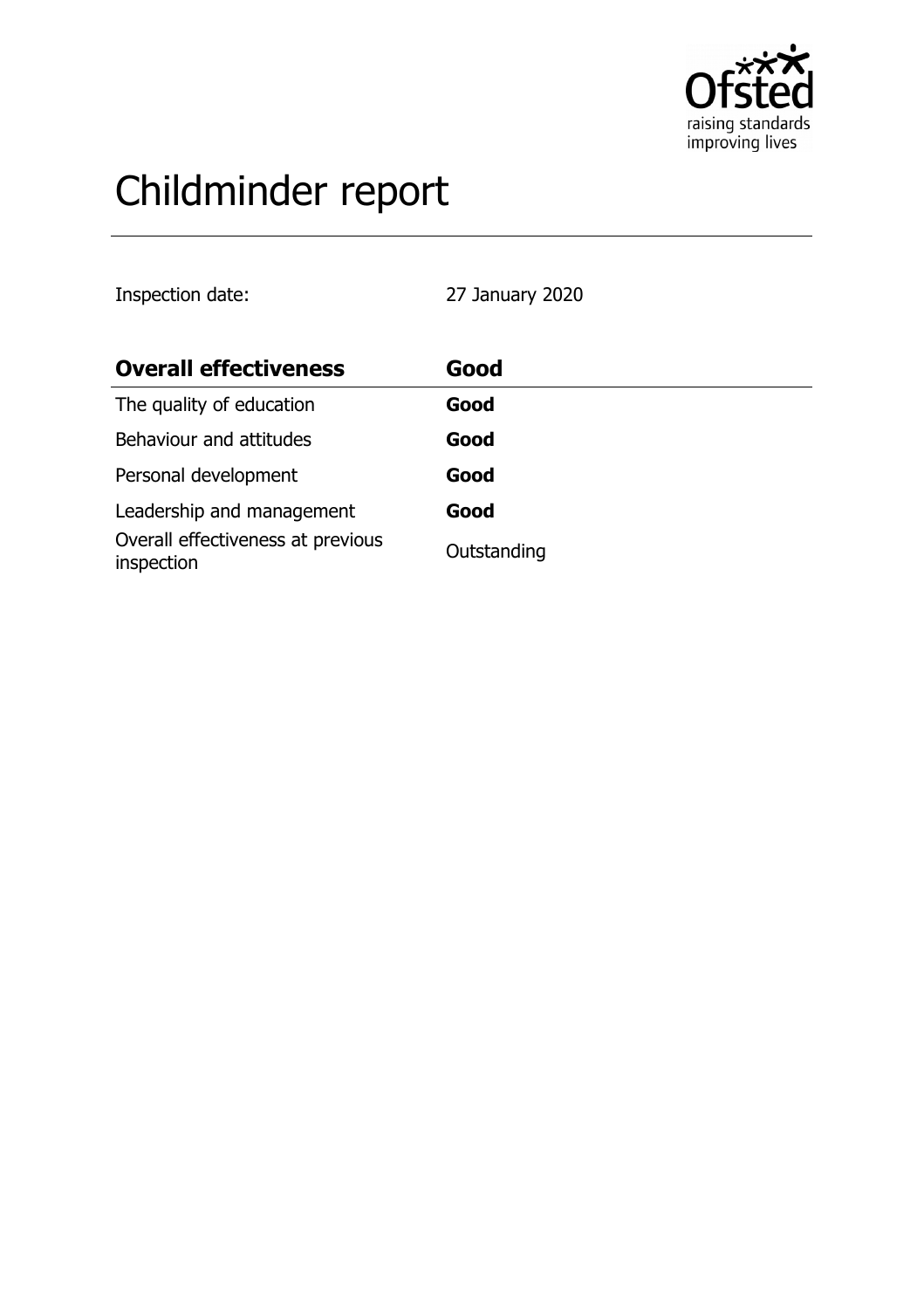

# **What is it like to attend this early years setting?**

### **The provision is good**

Children are happy and have positive dispositions to learning. They form strong attachments with the childminder and their peers. Children benefit well from the wide range of activities on offer. They particularly enjoy looking at books. Children often ask the childminder to read to them. The childminder responds enthusiastically. This helps to foster children's love of books. Children show good sitting and listen well. The childminder is very kind and gentle with the children. She manages children's behaviour skilfully. Children learn the clear boundaries and expectations to help them to behave well. They share, take turns and interact positively with others. Children have regular access to the outdoors. They are physically active and enjoy climbing up the steps and sliding down. Outside the setting, children visit places, such as the library, farm and a pumpkin patch. This extends children's social experiences and their awareness of the world around them. Strong partnerships with parents mean that children benefit well from continuity in their care. This aids children to feel safe and emotionally secure. Children of all ages make good progress from their initial skills and abilities.

## **What does the early years setting do well and what does it need to do better?**

- The childminder is well qualified. She observes and assesses children's learning regularly to plan a broad range of interesting activities. For example, when she observes that children enjoy sensory play, she builds on this and encourages them to explore cloud dough, which is dough made from flour and oil. Children roll, flatten and make shapes using different tools, such as cutters and rollers, with increasing confidence. They show strong concentration skills and giggle in delight as they make 'silly' and 'funny' shapes.
- Children's communication and language skills are developing rapidly. They express themselves using words and ask interesting questions. Children also gain a good understanding of early mathematical concepts. They recognise numbers and shapes, such as circles, triangles and hexagons. However, at times, the childminder misses opportunities to develop and extend children's ideas and thoughts, such as during play.
- $\blacksquare$  The childminder gives children lots of praise and encouragement for their efforts. Children respond well. This aids children's self-esteem and confidence effectively.
- Children have good manners. They learn to use polite words, such as 'please', 'thank you' and 'pardon' in the right context. Children cope well, for example when there are changes between activities and the daily routines.
- $\blacksquare$  The childminder gives children manageable tasks. For instance, she encourages children to peel their own bananas and satsumas at snack time. Children learn to use kitchen utensils appropriately. For example, they spread butter on their sandwich with increasing competence. Children are self-assured and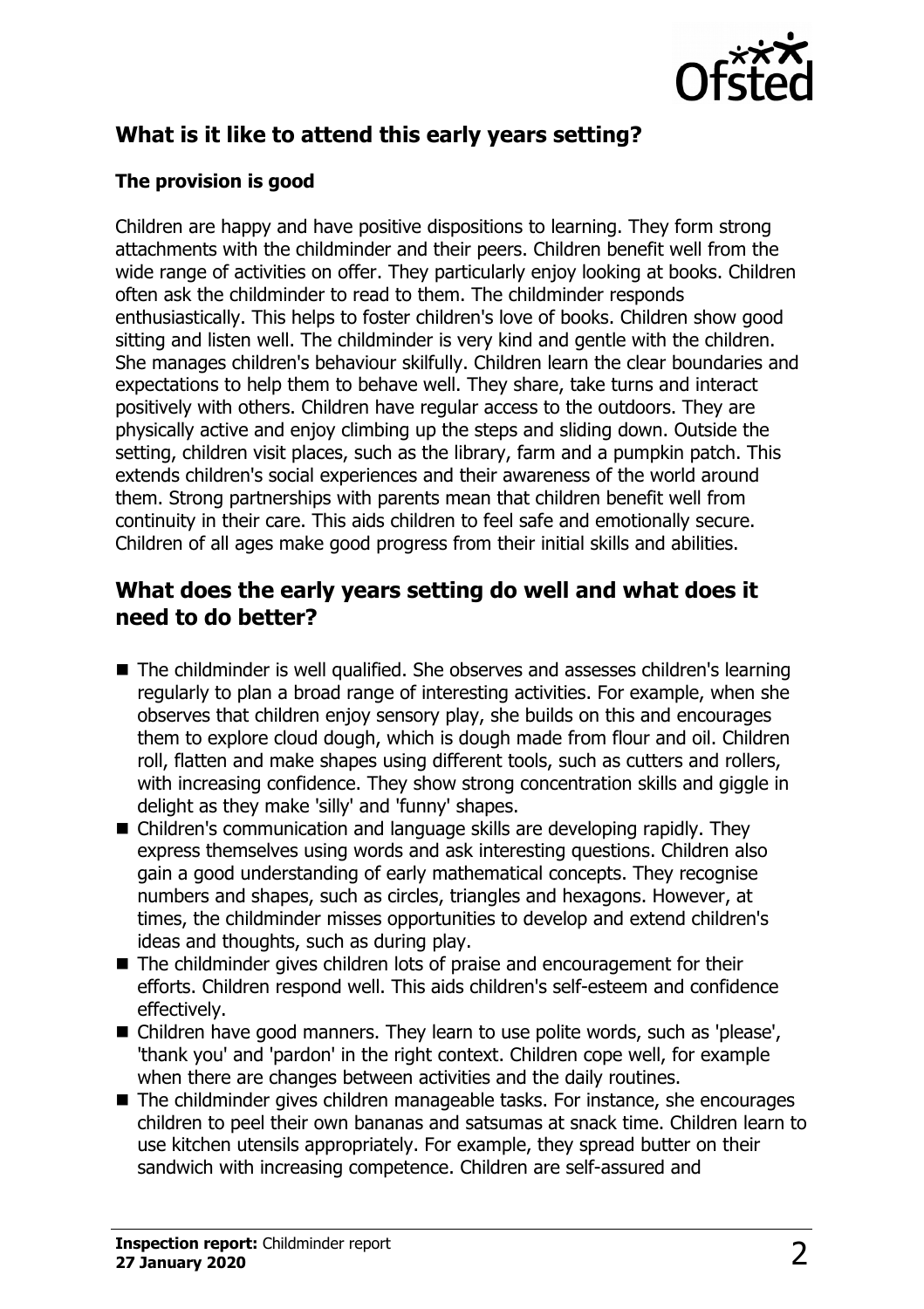

independent learners. However, the childminder misses opportunities to fully engage children in discussions about healthy choices around food and exercise to extend their understanding of growth and development.

- $\blacksquare$  Parents are very happy with the service that they and their children receive. They praise how the childminder brings cultural events to life, such as Diwali. Parents find that the childminder is 'very clear and professional in her communication' with them.
- The childminder's commitment to her role is evident. She completes a wide variety of training, including how to support children's sleeping habits in the setting and at home. This has had a positive effect on the children's emotional well-being.
- $\blacksquare$  The childminder evaluates her setting effectively to meet the needs of children in her care. She also seeks the views of other professionals to give her advice and guidance. The childminder has reflected on the indoor provision recently, which prompted her to move resources around to keep children well motivated to learn.

# **Safeguarding**

The arrangements for safeguarding are effective.

The childminder is very organised. All required documents are in place, and written forms, such as records of accidents, injuries and any first-aid treatment given, are well maintained. The childminder attends regular training to keep her knowledge of safeguarding and the reporting procedures up to date. As a result, she is knowledgeable about signs of harm or neglect, including what might indicate a child is at risk of extreme views. The childminder checks toys, resources and areas used by the children to minimise risks to them. She supervises children effectively to help keep them safe.

## **What does the setting need to do to improve?**

#### **To further improve the quality of the early years provision, the provider should:**

- make best use of opportunities to develop and extend children's ideas and thoughts even further
- $\blacksquare$  increase discussions with children about healthy choices around food and exercise to raise their awareness of growth and development.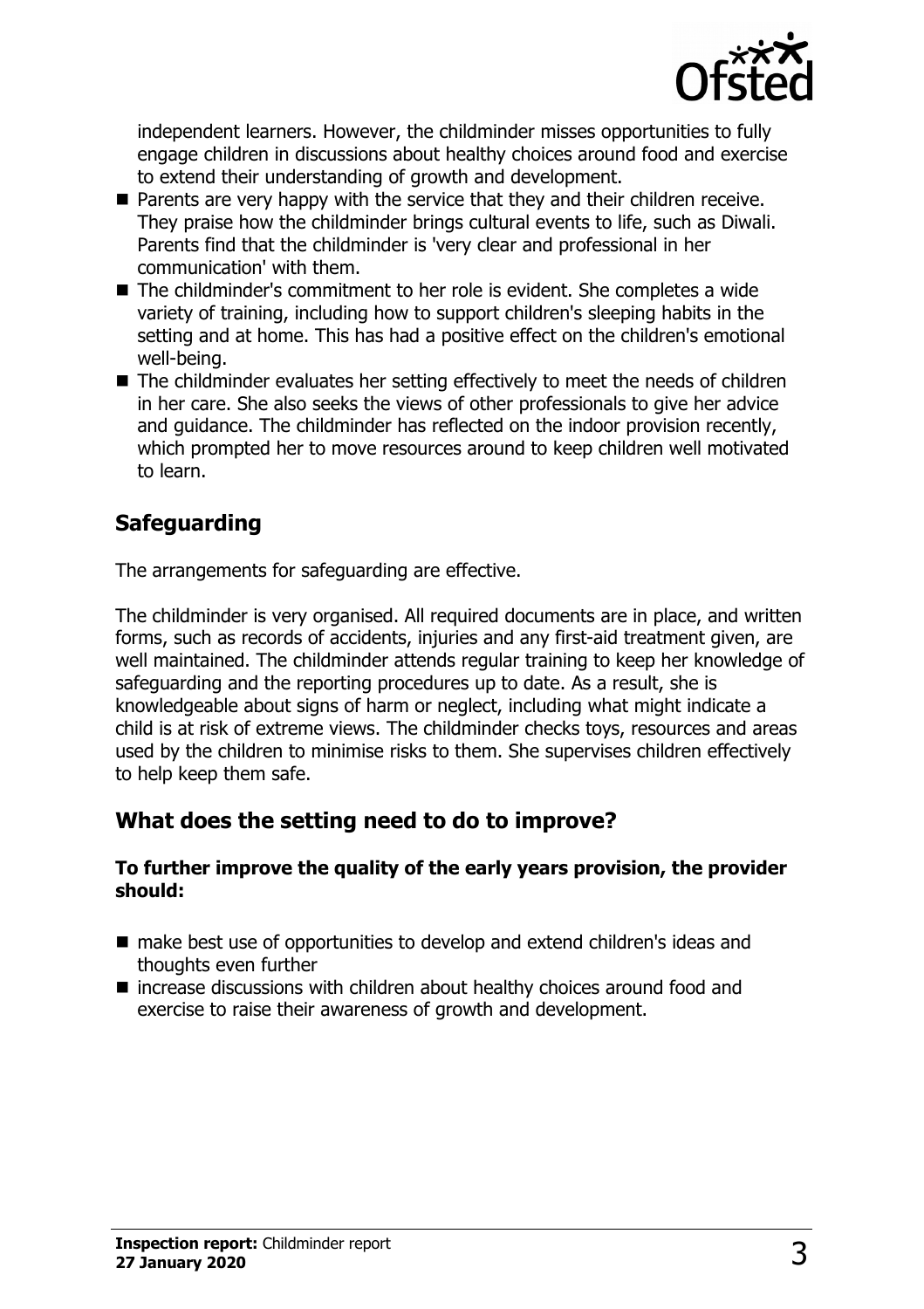

| <b>Setting details</b>        |                                                                                      |
|-------------------------------|--------------------------------------------------------------------------------------|
| Unique reference number       | EY449390                                                                             |
| Local authority               | Wandsworth                                                                           |
| <b>Inspection number</b>      | 10138249                                                                             |
| <b>Type of provision</b>      | Childminder                                                                          |
| <b>Registers</b>              | Early Years Register, Compulsory Childcare<br>Register, Voluntary Childcare Register |
| Day care type                 | Childminder                                                                          |
| Age range of children         | $2$ to $3$                                                                           |
| <b>Total number of places</b> | 6                                                                                    |
| Number of children on roll    | 3                                                                                    |
| Date of previous inspection   | 27 April 2016                                                                        |

## **Information about this early years setting**

The childminder registered in 2012 and lives in the London Borough of Wandsworth. She offers her service from 8am until 6pm, Monday to Friday, except on bank holidays. The childminder holds early years professional status.

## **Information about this inspection**

#### **Inspector**

Marisol Hernandez-Garn

#### **Inspection activities**

- $\blacksquare$  The inspector observed the quality of teaching during activities indoors and outdoors. She interacted with children at appropriate times during the inspection.
- The inspector read written feedback from parents and took into account their views.
- $\blacksquare$  The inspector checked a sample of documents, including records relating to the suitability of the childminder, her qualifications and children's learning records.
- $\blacksquare$  The inspector held discussions with the childminder about how she evaluates her provision and identifies areas for improvement. She completed a learning walk with the childminder to find out about the educational programmes on offer.
- $\blacksquare$  The inspector evaluated an activity with the childminder and discussed the impact this had on children's learning.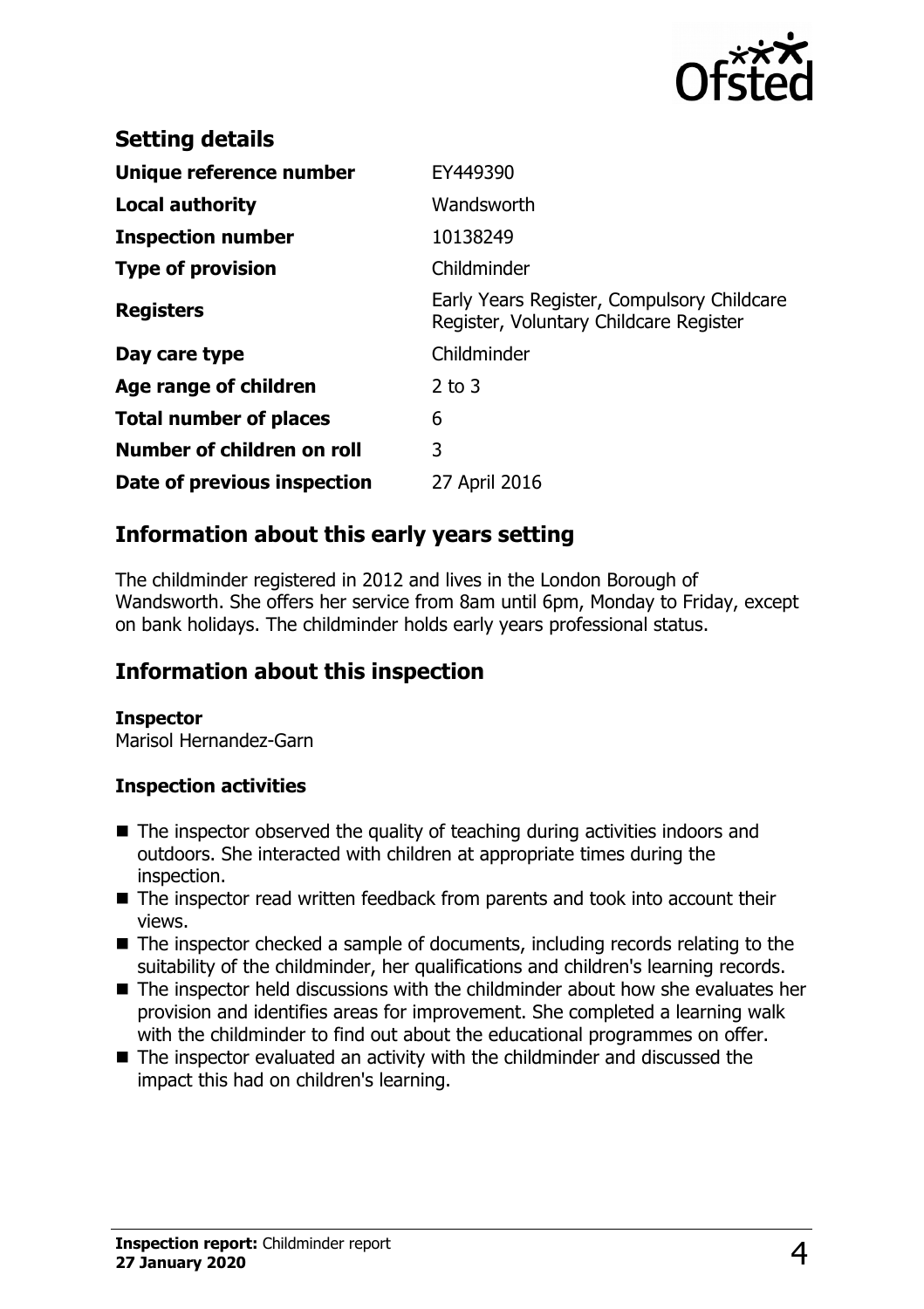

We carried out this inspection under sections 49 and 50 of the Childcare Act 2006 on the quality and standards of provision that is registered on the Early Years Register. The registered person must ensure that this provision complies with the statutory framework for children's learning, development and care, known as the early years foundation stage.

If you are not happy with the inspection or the report, you can [complain to Ofsted.](http://www.gov.uk/complain-ofsted-report)